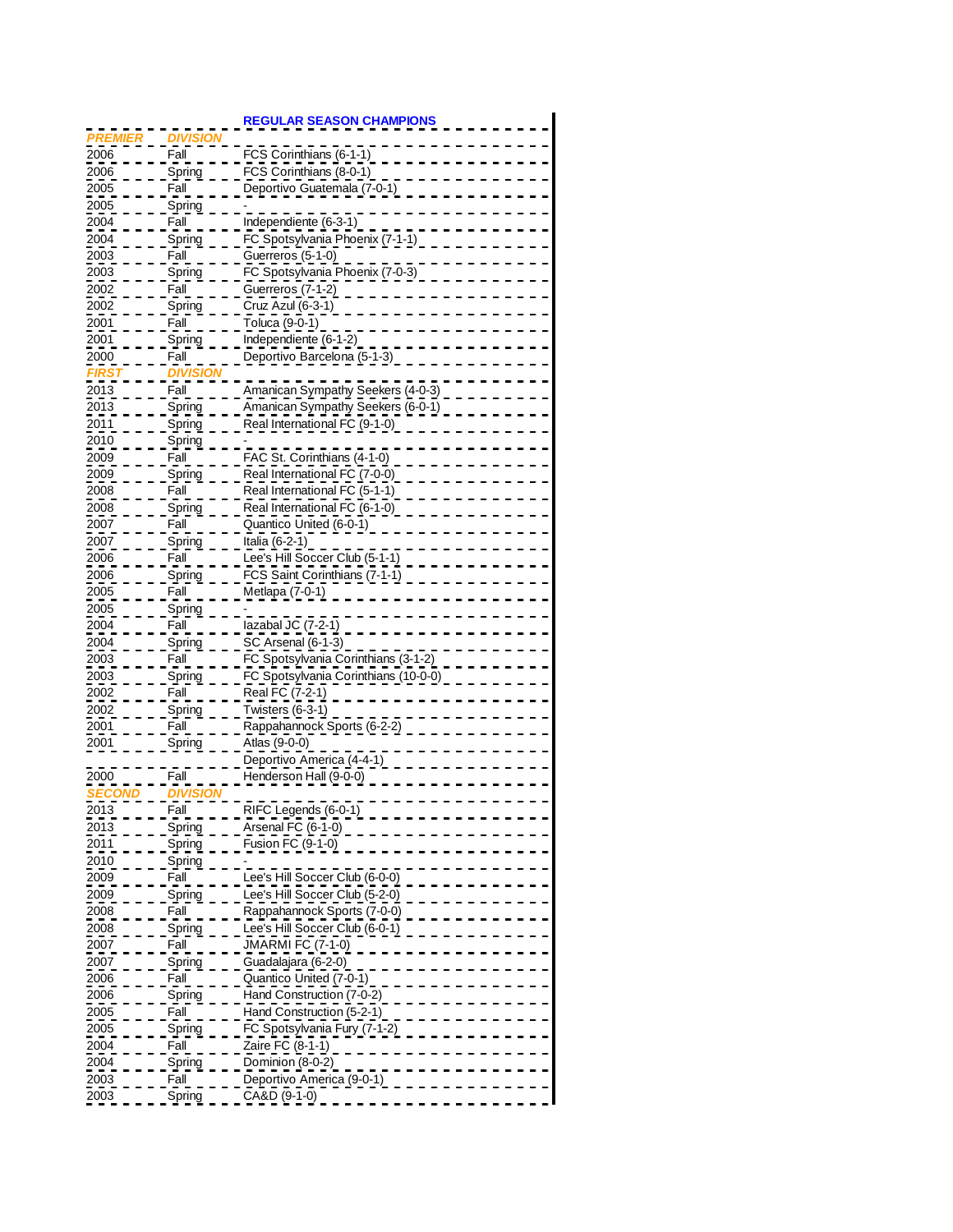| 2002               | Fall            | Deportivo America (8-1-1)            |
|--------------------|-----------------|--------------------------------------|
| 2002               |                 | La Piedad (8-2-0)                    |
|                    | <u>Spring</u>   |                                      |
| 2001               | Fall            | Corinthians United (9-0-1)           |
| <b>THIRL</b>       | <b>DIVISI</b>   |                                      |
| 2007               | Fall            | FCS Fury (7-0-0)                     |
|                    |                 | White Rhinos (6-2-0)                 |
| 2007               | Spring          |                                      |
| 2006               | Fall            | Guadalajara (7-0-0)                  |
| 2006               | <u>Spring</u>   | Team Opel FC (7-2-0)                 |
|                    | Fall            | Deportivo Inter (7-1-0)              |
| 2005               |                 |                                      |
| 2005               | Spring          | FC Rangers (8-0-2)                   |
| 2004               | Fall            | Fusion FC (9-1-0)                    |
| 2004               | <u>Spring</u>   | Casa CSL (7-2-0)                     |
|                    |                 |                                      |
| 2003               | Fall            | Midnight Express (7-2-0)             |
| <u>DIVIS</u>       |                 |                                      |
| 2012               | Fall            | Amanican Sympathy Seekers (6-1-0)    |
|                    |                 |                                      |
|                    |                 |                                      |
| 2012               | Spring          | Real International FC (6-0-1)        |
| 2011               | Fall            | Manchester United (5-1-1)            |
| 2010               | Fall            | FAC St. Corinthians (10-0-0)         |
|                    |                 |                                      |
|                    |                 |                                      |
|                    | Fall            |                                      |
|                    |                 |                                      |
| 2010               | <b>Spring</b>   | Group A: FAC St. Corinthians (5-0-2) |
|                    |                 |                                      |
|                    | Spring          | Group B: Real International (6-0-1)  |
| 2005               | Spring          | FC Spotsylvania Corinthians (6-1-3)  |
|                    | <b>DIVISIC</b>  | (Before split by skill               |
| 2000               |                 | Deportivo Barcelona (East, 5-2-2)    |
|                    | <b>Spring</b>   |                                      |
|                    |                 | Play It Again Sports (West, 7-1-1)   |
|                    |                 |                                      |
|                    | Fall            |                                      |
| 1999               |                 | Aguila (East, 5-3-0)                 |
|                    |                 | Union Latina (West, 7-0-1)           |
| 1999               | Spring          | Union Latina (East, 7-0-1)           |
|                    |                 | Slapshotz Playas (West, 7-1-0)       |
|                    |                 |                                      |
| 1998               | Fall            | FC Rovers (East, 6-0-2)              |
|                    |                 | Playas (West, 6-1-1)                 |
| 1998               | Spring          | RC Laguna (East, 6-0-1)              |
|                    |                 |                                      |
|                    |                 | El Salvador (5-0-2)                  |
| <b>7v7 COED</b>    | <b>DIVISION</b> |                                      |
| 2011               | Fall            | FAC Furia Roja (6-1-0)               |
| 2011               | Spring          | CSL United (6-1-0)                   |
|                    |                 |                                      |
| 2010               | Fall            | FAC Fury (6-0-0)                     |
| 2010               | Spring          | FAC Fury (5-1-0)                     |
| 2009               | Fall            | CSL United (9-0-2)                   |
| 2009               | Spring          | Santos Mocos Voladores (6-1-0)       |
| 2008               | Fall            | CSL United (5-0-1)                   |
|                    |                 |                                      |
| 2008               | Spring          | Napoli (7-0-0)                       |
| 2007               | Fall            | Palermo (6-1-0)                      |
| 2007               | <u>Spring</u>   | Palermo (8-1-0)                      |
|                    | Fall            |                                      |
| 2006               |                 | Palermo (8-0-0)                      |
| 2006               | <b>Spring</b>   | CSL United (7-2-0)                   |
| 2005               | Fall            | Team Jose (5-1-0)                    |
|                    |                 |                                      |
|                    |                 |                                      |
|                    |                 |                                      |
|                    |                 | <b>MARINO CUP CHAMPIONS</b>          |
| <i><b>JPPE</b></i> |                 |                                      |
| 2009-13            | Fall            | Not Played                           |
|                    |                 |                                      |
| <u>2008 </u>       | Fall            | Real International FC (First) 3      |
| 2007               | Fall            | Real International FC (First) 1      |
| 2006               | Fall            | Italia (First) 2                     |
| 2005               | Fall            | Metlapa (First) 1 (4)                |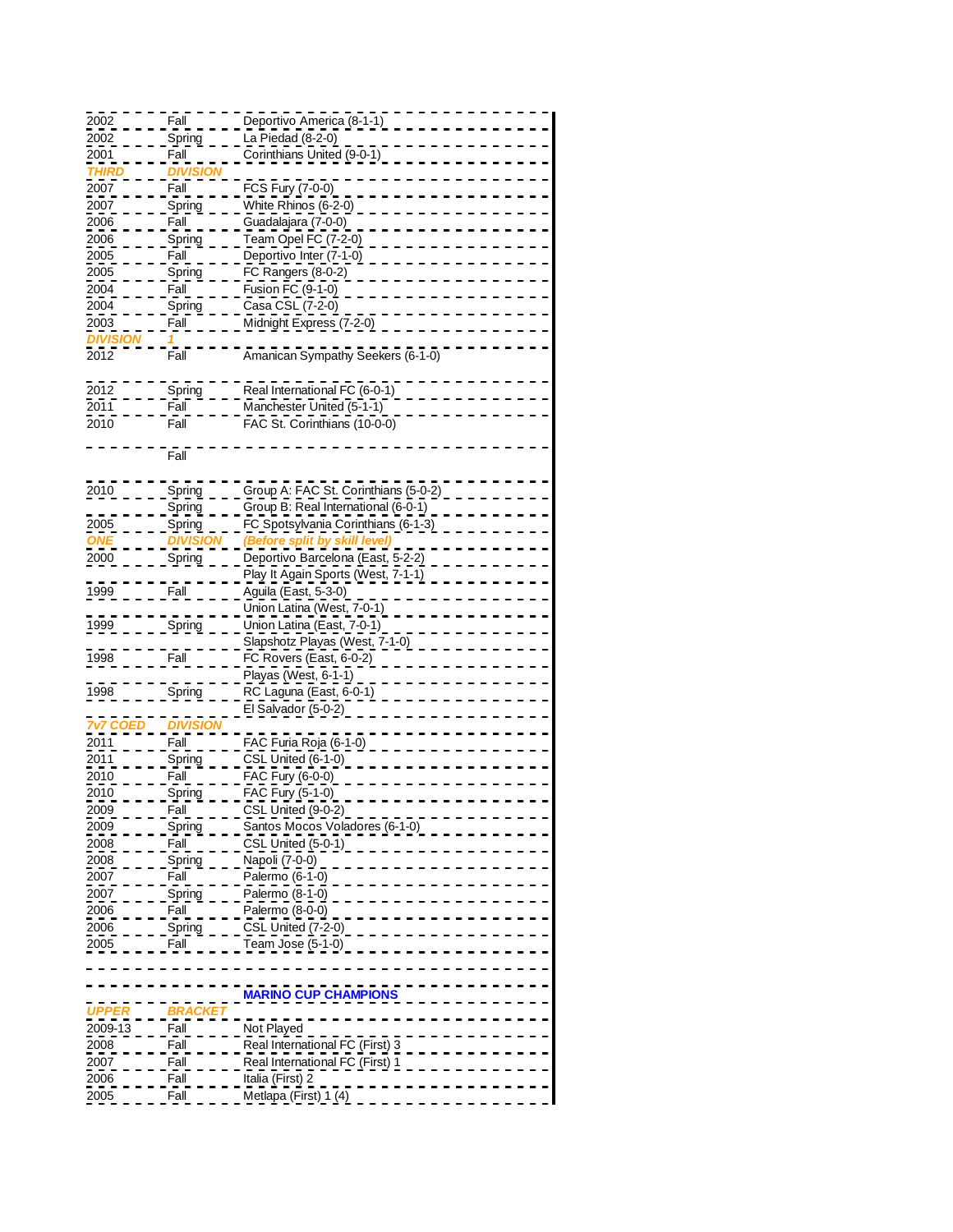| 2004          | Fall            | Independiente (Premier) 2                         |
|---------------|-----------------|---------------------------------------------------|
|               |                 |                                                   |
| 2003          | Fall            | Guerreros (Premier) 2                             |
| LOWE          | <b>BRA</b>      |                                                   |
|               |                 |                                                   |
| 2009-12       | Fall            | Not Played                                        |
| 2008          | Fall            | Barcelona (First) 4                               |
|               |                 |                                                   |
| 2007          | Fall            | Napoli (Second) 5                                 |
| 2006          | Fall            | Fusion FC (Second) 2                              |
|               |                 |                                                   |
| 2005          | Fall            | Fusion FC (Second) 4                              |
| 2004          | Fall            | FCS Fury (Second) 3                               |
|               |                 |                                                   |
|               |                 |                                                   |
|               |                 |                                                   |
|               |                 | GOLDEN BOOT AWARD                                 |
|               |                 |                                                   |
| <b>PREMIE</b> | אוע             |                                                   |
| 2006          | Fall            | 9 - Martin Sanchez (Metlapa)                      |
|               |                 |                                                   |
| 2006          | <u>Spring</u>   | 10 - Phill Mancini (FCS Corinthians)              |
| 2005          | Fall            | 12 - Carlos Leonardo Sanchez (Guerreros)          |
|               |                 |                                                   |
| 2004          | Fall            | 9 - Jose Sorto (Independiente)                    |
|               |                 | 9 - Douglas Mandrigal (Union Latina)              |
|               |                 |                                                   |
| 2004          | <b>Spring</b>   | 8 - Jose Sorto (Independiente)                    |
| 2003          | Fall            | 12 - Carlos Leonardo Sanchez (Guerreros)          |
|               |                 |                                                   |
|               |                 | 12 - Jason Green (FCS Phoenix)                    |
| 2003          | <u>Spring</u>   | 12 - Jason Green (FCS Phoenix)                    |
|               |                 |                                                   |
| 2002          | Fall            | 15 - Jamie Bernal (Brazil)                        |
| 2002          | Spring          | 9 - Antonio Morelos (Barcelona)                   |
|               |                 |                                                   |
| 2001          | Fall            | 7 - Thomas Hagerty (FC Spotsylvania)              |
| 2001          | Spring          | 11 - Phill Mancini (FC Spotsylvania)              |
| 2000          | Fall            | 13 - Phill Mancini (FC Spotsylvania)              |
|               |                 |                                                   |
| <b>FIRS</b>   | <b>DIVISION</b> |                                                   |
| 2013          | Fall            | 15 - Juan Meza (St. Corinthians)                  |
|               |                 |                                                   |
| 2013          | <b>Spring</b>   | 7 - Aaron Moore (Terror Squad)                    |
|               |                 | 7 - Jose "Alex" Amaya (Real International FC)     |
|               |                 |                                                   |
| 2011          | Spring          | 16 - Victor "Tim" Gardner (Real International FC) |
| 2009          | Fall            | 6 - Javier Amaya (Real International FC)          |
|               |                 |                                                   |
| 2009          | <u>Spring</u>   | 12 - Jose "Alex" Amaya (Real International FC)    |
| 2008          | Fall            | 15 - Jermaine Anderson (Real International FC)    |
|               |                 |                                                   |
| 2008          | <b>Spring</b>   | 14 - Jose "Alex" Amaya (Real International FC     |
| 2007          | Fall            | 10 - Corey Semo (Quantico United)                 |
|               |                 | 12 - Jermaine Anderson (Real International)       |
| 2007          | Spring          |                                                   |
| 2006          | Fall            | 10 - Eric Edwards (Lee's Hill Soccer Club)        |
| 2006          |                 | 8 - Guy Miller-Richards (Rappahannock Sports)     |
|               | <b>Spring</b>   |                                                   |
| 2005          | Fall            | 16 - Guy Miller-Richards (Rappahannock Sports)    |
| 2004          | Fall            | 13 - Guy Miller-Richards (Rappahannock Sports)    |
|               |                 |                                                   |
| 2004          | Spring          | 11 - Mike Burdick (Lee's Hill Soccer Club)        |
| 2003          | Fall            | 7 - Guy Miller-Richards (Rappahannock Sports)     |
|               |                 |                                                   |
| 2003          | Spring          | 13 - Phill Mancini (FCS Corinthians)              |
| 2002          | Fall            | 10 - Guy Miller-Richards (Rappahannock Sports)    |
|               |                 | 8 - Jamie Bernal (Necaxa)                         |
| 2002          | Spring          |                                                   |
| 2001          | Fall            | 13 - Guy Miller-Richards (Rappahannock Sports)    |
| 2001          | Spring          | 17 - Guy Miller-Richards (Rappahannock Sports)    |
|               |                 |                                                   |
| 2000          | Fall            | 14 - Curt Augustine (Henderson Hall)              |
| SECC          | ועוכ            |                                                   |
|               |                 |                                                   |
| 2013          | Fall            | 10 - Damion Nelson (RIFC Legends)                 |
| 2013          | Spring          | 14 - Juan Luis Ochoa (Club STC)                   |
|               |                 |                                                   |
| 2011          | Spring          | 11 - Drew Martin (FAC Crush)                      |
| 2009          | Fall            | 8 - Brent McMasters (Misfits)                     |
|               |                 |                                                   |
| 2009          | <u>Spring</u>   | 7 - Brent McMasters (Misfits)                     |
|               |                 | 7 - Kevin Edwards (Lee's Hill Soccer Club)        |
|               |                 | 7 - Thomas Urbanski (Lee's Hill Soccer Club)      |
|               |                 |                                                   |
| 2008          | Fall            | 10 - James McLeod (Rappahannock Sports)           |
|               |                 |                                                   |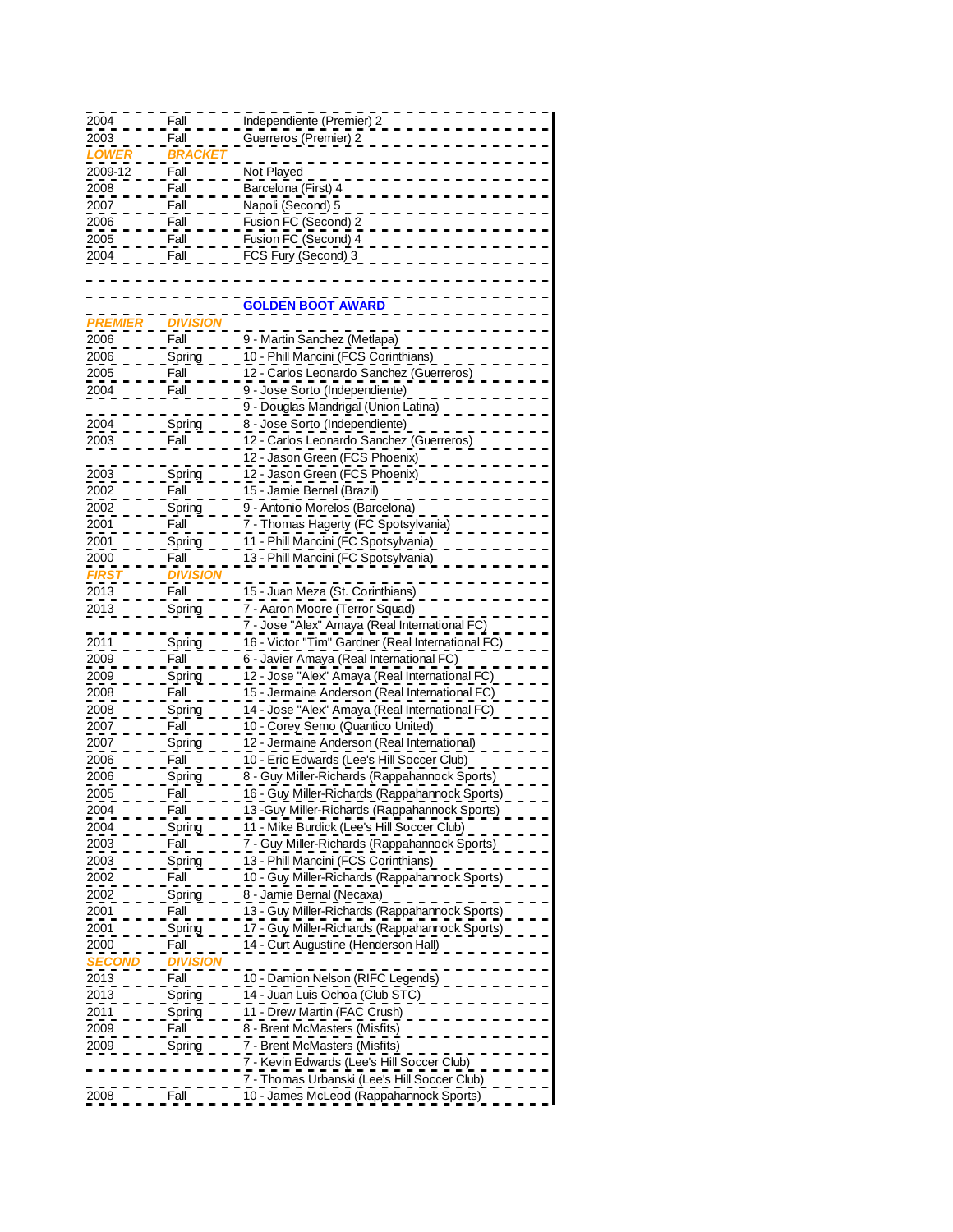| 2008            | Spring           | 8 - Luis Valencia (FCS Fury)                      |
|-----------------|------------------|---------------------------------------------------|
|                 |                  | 8 - Robert Bickham Jr. (Lee's Hill Soccer Club)   |
|                 |                  | 8 - Ruben Alvarez (Trussway FC)                   |
|                 |                  |                                                   |
| 2007            | Fall             | 10 - David Parsons (JMARMI FC)                    |
| 2007            | Spring           | 7 - Thomas Hagerty (Field House Mafia)            |
| 2006            | Fall             | 13 - Corey Semo (Quantico United FC)              |
| 2006            | Spring           | 10 - Zack McKissick (Fusion FC)                   |
| 2005            | Fall             | 13 - Jose "Alex" Amaya (FCS Legends)              |
| 2005            | Spring           | 15 - Everardo M.-Dominguez (Hand Construction)    |
| 2004            | Fall             | 14 - Michael Cruz (Zaire FC)                      |
| 2004            | Spring           | 8 - Sean Nolan (Fusion FC)                        |
|                 |                  | 8 - Tim Tryon (FCS Fury)                          |
| 2003            | Fall             | 16 - Christian Osorto (Deportivo America)         |
| 2003            | Spring           | 18 - Philip Maniscalco (FCS Fury)                 |
| 2002            | Fall             | 12 - Frankie Belcher (Deportivo America)          |
| 2002            | Spring           | 14 - Maurilio Vitela (La Piedad)                  |
| 2001            | Fall             | 9 - Kevin Perry (Boca Senior)                     |
|                 |                  |                                                   |
| <b>THIRI</b>    | <u>DIVISI </u>   |                                                   |
| 2007            | Fall             | 8 - Scott Silkenson (Old Dominion Rovers)         |
| 2007            | Spring           | 19 - Brian Foley (Stafford FC)                    |
| 2006            | Fall             | 10 - Jose A. Bernal (Guadalajara)                 |
| 2006            | Spring           | 10 - Jonathan Rollins (FCS Fury)                  |
| 2005            | Fall             | 18 - Carlos Mejia (Deportivo Inter)               |
| 2005            | Spring           | 15 - Eric Stohr (FC Rangers)                      |
| 2004            | Fall             | 19 - Eric Stohr (FC Rangers)                      |
| 2004            | Spring           | 14 - Phillip Roper (Juventud FC)                  |
| 2003            | Fall             | 15 - Jose Sorto (Midnight Express)                |
| <b>DIVISIO</b>  |                  |                                                   |
| 2012            | Fall             | 15 - Joel Lambert (Amanican Sympathy Seekers)     |
| 2012            | Spring           | 10 - Victor "Tim" Gardner (Real International FC) |
|                 |                  |                                                   |
| 2011            | Fall             | 15 - Victor "Tim" Gardner (Real International FC) |
| 2010            | Fall             | 17 - Victor "Tim" Gardner (Real International FC) |
| 2010            | Spring           | 11 - Juan Meza (FAC St. Corinthians)              |
| 2005            | Spring           | 16 - Victor Gardner (SC Arsenal)                  |
| ONE             | DIVISIC          |                                                   |
| 2000            | Spring           | 10 - Jose Sorto (Union Latina)                    |
| 1999            | Fall             | 8 - Jose Sorto (Union Latina)                     |
| 1999            | Spring           | 12 - Edwin "PeeWee" Guzman (Union Latina)         |
| 1998            | Fall             | n/a                                               |
| 1998            | <u>Spring</u>    | n/a                                               |
| <b>7v7 COED</b> | DIVISION         |                                                   |
| 2011            | <b>Fall 2011</b> | 16 - Eric Stohr (CSL United) &<br>Robert          |
|                 |                  | Canady (FAC Furia Roja)                           |
| 2011            | Spring           | 14 - Eric Stohr (CSL United)                      |
| 2010            | Fall             | 17 - Bryan White (Fusion FC COED)                 |
|                 |                  |                                                   |
| 2010            | Spring           | 10 - Sarah Krabbe (Deportivo America)             |
| 2009            | Fall             | n/a                                               |
| 2009            | Spring           | 20 - Jose "Martin" Sorto (Sants Mocos Voladores)  |
| 2008            | Fall             | 15 - Andrew Battleson (FC Field House)            |
| 2008            | Spring           | 16 - Ciro Marchetti (Napoli)                      |
| 2007            | Fall             | n/a                                               |
| 2007            | Spring           | n/a                                               |
| 2006            | Fall             | n/a                                               |
| 2006            | Spring           | n/a                                               |
| 2005            | Fall             | n/a                                               |
|                 |                  |                                                   |
|                 |                  |                                                   |
|                 |                  | <b>STONEWALL AWARDS</b>                           |
|                 |                  |                                                   |
| PREMIER         | DIVISION         |                                                   |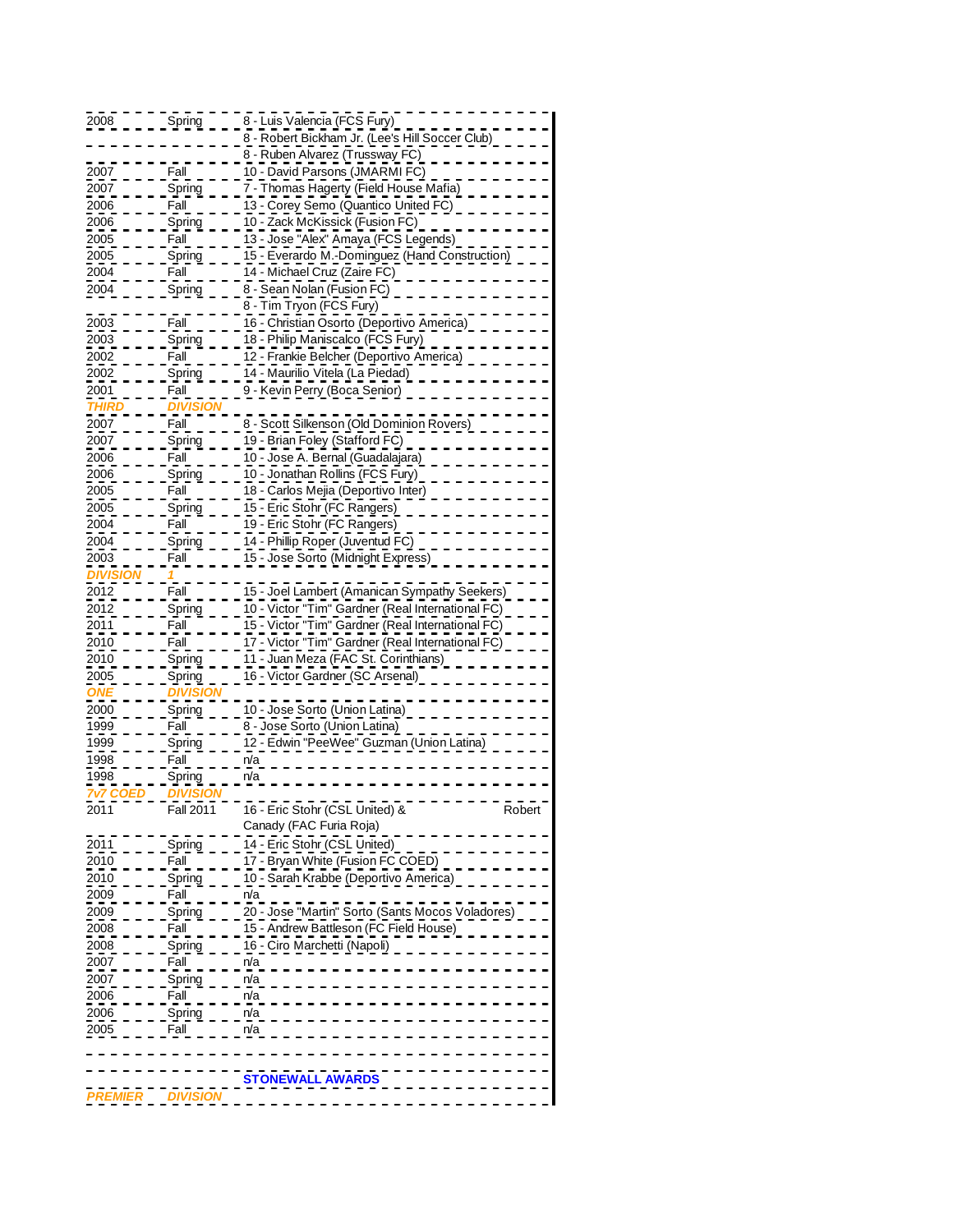| 2006         | Fall                  | Guerreros (10 ga in 8 gp)                             |
|--------------|-----------------------|-------------------------------------------------------|
| 2006         | Spring                | FCS Corinthians (6 ga in 8 gp)                        |
| 2005         | Fall                  | Arsenal FC (8 ga in 8 gp)                             |
| 2004         | Fall                  | Union Latina (14 ga in 10 gp)                         |
| 2004         | Spring                | FCS Phoenix (9 ga in 10 gp)                           |
| 2003         | Fall                  | FCS Phoenix (10 ga In 10 gp)                          |
| 2003         | Spring                | FCS Phoenix (10 ga In 10 gp)                          |
| 2002         | Fall                  | Guerreros (13 ga in 10 gp)                            |
| 2002         | Spring                | Henderson Hall (18 ga in 10 gp)                       |
| 2001         | Fall                  | Toluca (8 ga in 10 gp)                                |
| 2001         | Spring                | Independiente (8 ga in 10 gp)                         |
| 2000         | Fall                  | Deportivo Barcelona (5 ga in 9 gp)                    |
| <b>IRS</b>   | DIMI.                 |                                                       |
| 2013         | Fall                  | Real International FC (9 ga in 7 gp)                  |
| 2013         | <u>Spring</u>         | Amanican Sympathy Seekers (7 ga in 9 gp)              |
| 2011         | Spring                | Real International FC (6 ga in 10 gp)                 |
| 2009         | Fall                  | Real International FC (4 ga in 5 gp)                  |
| 2009         |                       | Real International FC (7 ga in 7 gp)                  |
| 2008         | <u>Spring</u><br>Fall | Real International FC (8 ga in 7 gp)                  |
| 2008         | Spring                | Real International FC (6 ga in 7 gp)                  |
| 2007         | Fall                  | Quantico United (4 ga in 7 gp)                        |
| 2007         |                       | Quantico United (11 ga in 9 gp)                       |
| 2006         | <u>Spring</u><br>Fall | Italia (5 ga in 7 gp)                                 |
| 2006         |                       | FCS Saint Corinthians (7 ga in 8 gp)                  |
| 2005         | Spring<br>Fall        |                                                       |
| 2004         | Fall                  | Metlapa (10 ga in 8 gp)<br>Izabal JC (17 ga in 10 gp) |
| 2004         |                       |                                                       |
|              | Spring                | Union Latina (15 ga in 10 gp)                         |
| 2003         | Fall                  | FCS Corinthians (12 ga in 9 gp)                       |
| 2003<br>2002 | Spring                | FCS Corinthians (8 ga in 10 gp)                       |
|              | Fall                  | Inter FC (15 ga in 10 gp)                             |
| 2002         | Spring<br>Fall        | Inter FC (11 ga in 10 gp)                             |
| 2001         |                       | Rappahannock Sports (13 ga in 10 gp                   |
|              |                       | Guerreros (13 ga in 10 gp)                            |
| 2001<br>2000 | Spring<br>Fall        | Atlas (9 ga in 10 gp)                                 |
|              |                       | Henderson Hall (8 ga in 9 gp)                         |
| EC(          |                       |                                                       |
| 2013         | Fall                  | RIFC Legends (5 ga in 7 gp)                           |
| 2013         | Spring                | Fusion FC (5 ga in 7 gp)                              |
| 2011         | Spring                | Misfits (10 ga in 10 gp)                              |
| 2009         | Fall                  | Lee's Hill Soccer Club (6 ga in 6 gp)                 |
| 2009         | <u>Spring</u>         | Lee's Hill Soccer Club (11 ga in 7 gp)                |
| 2008         | Fall                  | Deportivo Santa Cruz (8 ga in 7 gp)                   |
| 2008         | Spring                | Lee's Hill Soccer Club (6 ga in 7 gp)                 |
| 2007         | Fall                  | Guadalajara (9 ga in 8 gp)                            |
| 2007         | Spring                | Guadalajara (8 ga in 8 gp)                            |
| 2006         | Fall                  | Quantico United FC (5 ga in 8 gp)                     |
| 2006         | <u>Spring</u>         | Hand Construction (6 ga in 8 gp)                      |
| 2005         | Fall                  | Atletico Sanvar (12 ga in 8 gp)                       |
|              |                       | Fusion FC (12 ga in 8 gp)                             |
| 2005         | Spring                | FCS Fury (11 ga in 10 gp)                             |
| 2004         | Fall                  | Zaire FC (7 ga in 10 gp)                              |
| 2004         | Spring                | Dominion (11 ga in 10 gp)                             |
| 2003         | Fall                  | Deportivo America (11 ga in 10 gp)                    |
| 2003         | Spring                | Fusion FC (8 ga in 10 gp)                             |
| 2002         | Fall                  | Fusion FC (10 ga in 10 gp)                            |
| 2002         | Spring                | La Piedad (14 ga in 10 gp)                            |
| 2001         | Fall                  | Corinthians United (4 ga in 10 gp)                    |
| <b>THIR</b>  | <u>DIVISI</u>         |                                                       |
| 2007         | Fall                  | FCS Fury (8 ga in 7 gp)                               |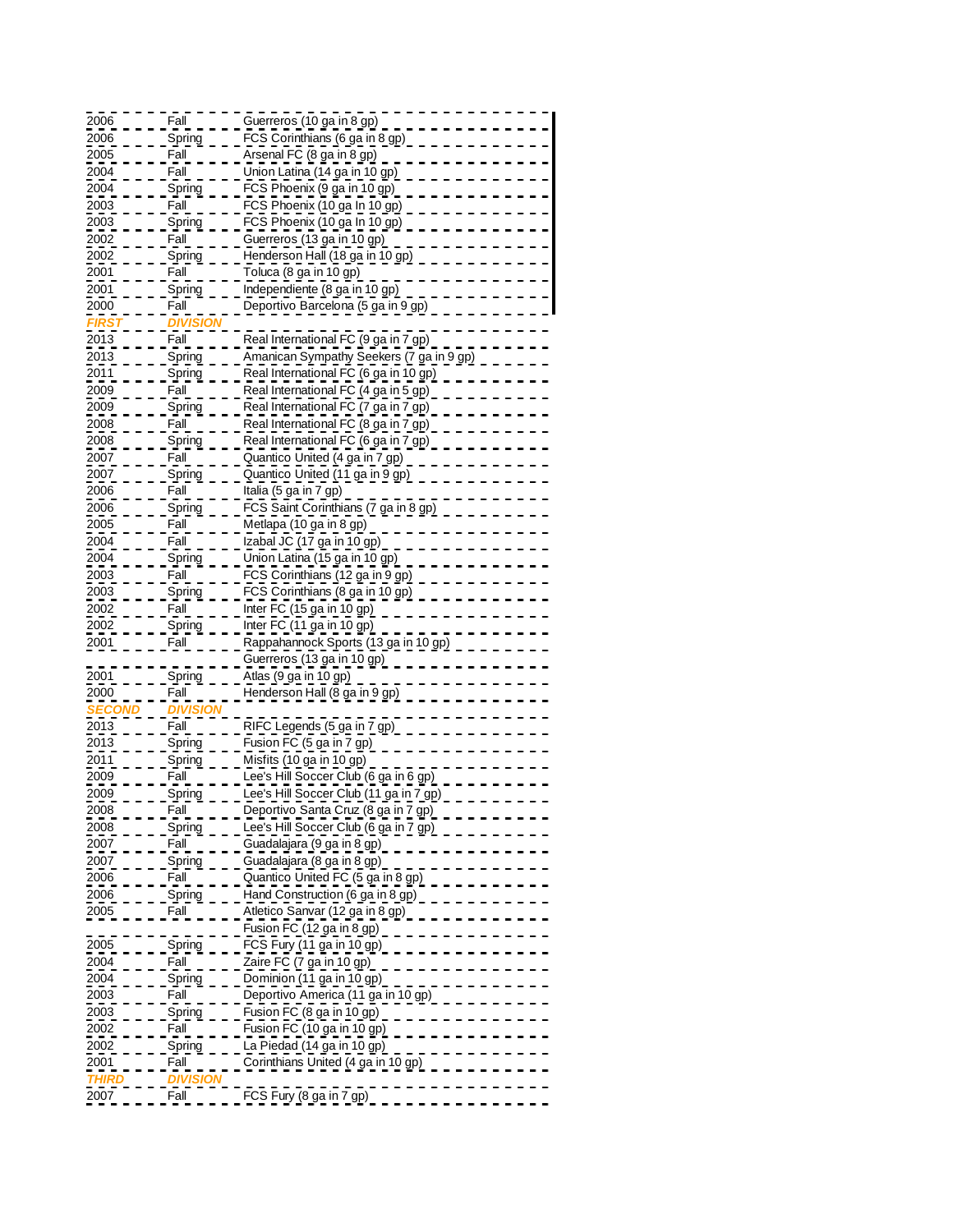| 2007     | Spring         | Monarcas (16 ga in 8 gp)              |
|----------|----------------|---------------------------------------|
| 2006     | Fall           | Guadalajara (6 ga in 7 gp)            |
| 2006     | Spring         | Team Opel FC (6 ga in 8 gp)           |
| 2005     | Fall           | TS Opel FC (7 ga in 8 gp)             |
| 2005     | Spring         | FC Rangers (11 ga in 10 gp)           |
| 2004     | Fall           | Fusion FC (12 ga in 10 gp)            |
| 2004     | Spring         | Casa CSL (8 ga in 10 gp)              |
| 2003     | Fall           | Midnight Express (16 ga in 10 gp)     |
| DIVISION |                |                                       |
| 2012     | Fall           | Real International FC (8ga in 7 gp)   |
|          |                | St. Corinthians (8ga in 7 gp)         |
| 2012     | Spring         | Real International FC (2ga in 7 gp)   |
| 2011     | Fall           | St. Corinthians (11 ga in 7 gp)       |
| 2010     | Fall           | Real International FC (6 ga in 10 gp) |
| 2010     | Spring         | FAC St. Corinthians (4 ga in 7 gp)    |
| 2005     | Spring         | FCS Corinthians (5 ga in 10 gp)       |
| ΝE       | DIVISIC        |                                       |
| 2000     | Spring         | <u>Woodbridge SC (5 ga in 9 gp)</u>   |
| 1999     | Fall           | Inter FC (3 ga in 8 gp)               |
| 1999     | Spring         | Slapshotz Playas (8 ga in 8 gp)       |
| 1998     | Fall           | FC Rovers (6 ga in 8 gp)              |
| 1998     | Spring         | RC Laguna (5 ga in 7 gp)              |
| 7v7 CO   | <b>DIVISIC</b> |                                       |
| 2011     | Fall           | Fusion FC COED (19 ga in 7 gp)        |
| 2011     | Spring         | HoloHolo (21 ga in 9 gp)              |
| 2010     | Fall           | FAC Fury (16 ga in 9 gp)              |
| 2010     | Spring         | HoloHolo (29 ga in 8 gp)              |
| 2009     | Fall           | CSL United (13ga in 11 gp)            |
| 2009     | Spring         | FCS Legends (17 ga in 7 gp)           |
| 2008     | Fall           | CSL United (9 ga in 6 gp)             |
| 2008     | Spring         | Napoli (22 ga in 7 gp)                |
| 2007     | Fall           | Palermo (10 ga in 7 gp)               |
| 2007     | Spring         | Palermo (23 ga in 9 gp)               |
|          |                | Stafford Revolution (23 ga in 9 gp)   |
| 2006     | Fall           | Stafford Tsunami BFC (21 ga in 8 gp)  |
| 2006     | Spring         | CSL United (21 ga in 9 gp)            |
| 2005     | Fall           | FC Celtic (22 ga in 6 gp)             |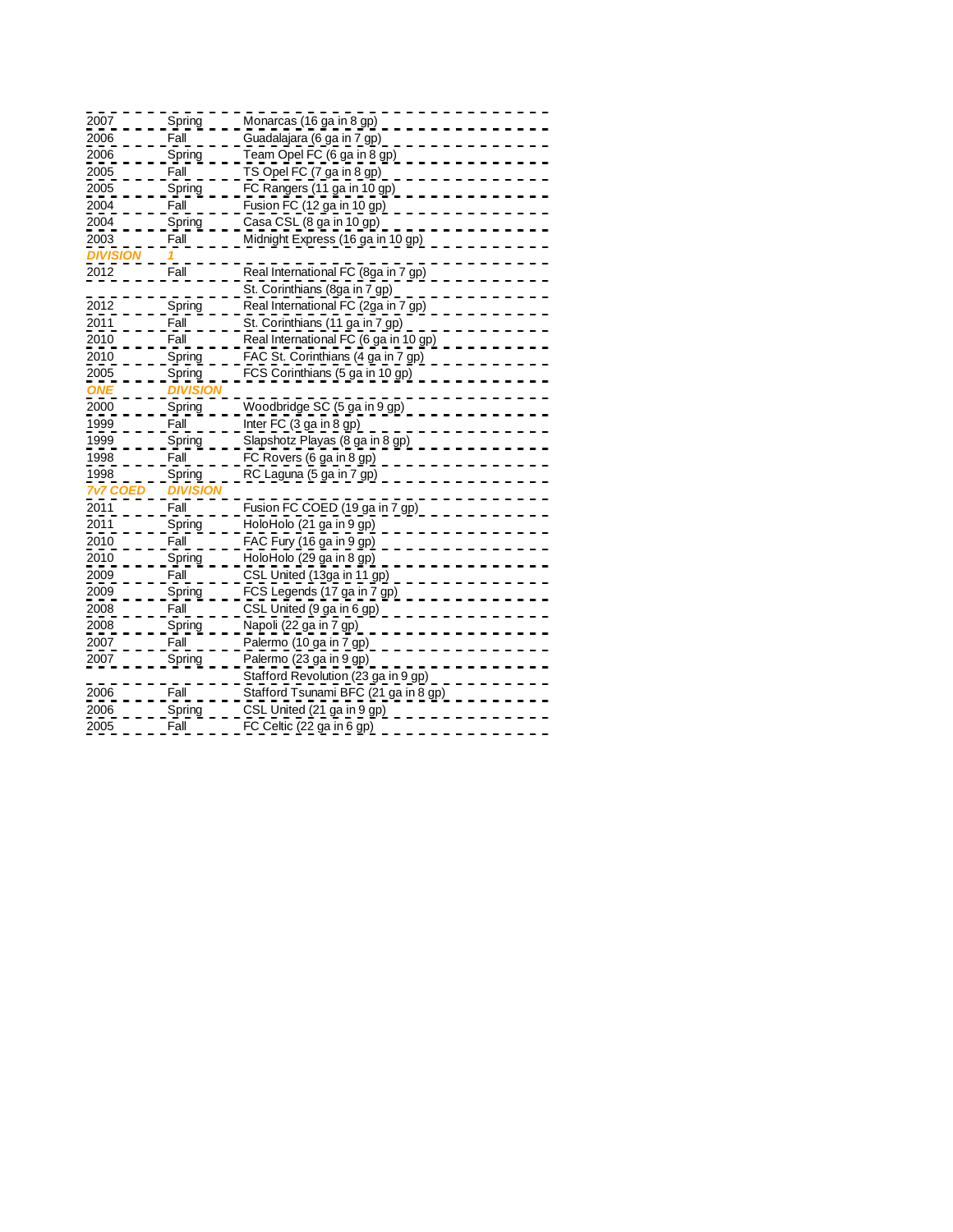## **DIVISION/PLAYOFF CHAMPION**

| FCS Corinthians 0 - 1 Metlapa (Abandoned match)       |
|-------------------------------------------------------|
| FCS Corinthians 3 - 2 Arsenal SC (20T)                |
| FCS Corinthians 1 - 0 Guerreros                       |
| SC Arsenal 0 (2) - 0 (1) Juventus (PK)                |
| SC Arsenal 4 - 1 Independiente                        |
| FCS Phoenix 1 - 0 FCS Corinthians                     |
|                                                       |
| FCS Phoenix 2 - 1 Guerreros                           |
| FCS Phoenix (Playoff CCD., weather)                   |
| Guerreros 2 - 1 Brazil (OT)<br>Barcelona 3 - 1 Santos |
|                                                       |
| Henderson Hall 3 (4) - 3 (2) Toluca (PK)              |
| Toluca 3 - 1 Independiente                            |
| Independiente 4 - 0 Barcelona                         |
|                                                       |
| Amanican Sympathy Seekers 4 - 3 St. Corinthians       |
| Amanican Sympathy Seekers 2 - 1 Real International FC |
|                                                       |
| FAC St. Corinthians 1 - 0 Real International FC       |
| FAC St. Corinthians 1 - 0 Real International FC (OT)  |
| FAC St. Corinthians 1 - 0 Quantico United             |
| Real International FC 3 - 1 JMARMI FC                 |
| Real International FC 1 - 0 Barcelona                 |
| Real International FC 2 - 0 JMARMI FC                 |
| Italia 1 - 0 Quantico United                          |
| CD Marinsa 2 - 1 Italia                               |
| Izabal JC 1 - 0 Hand Construction                     |
| FCS Saint Corinthians 3 - 1 Lee's Hill Soccer Club    |
|                                                       |
| Metlapa 2 - 0 FC Bad Boys                             |
| Deportivo America 3 - 2 Saire FC (OT)                 |
| Rappahannock Sports 3 - 2 Deportivo America (OT)      |
| SC Arsenal 3 - 2 Deportivo America                    |
| FCS Corinthians 3 - 2 Union Latina (OT)               |
| FCS Corinthians (Playoff CCD., weather)               |
| <u>La Piedad 1 (4) - 1 (1) Real FC (PK)</u>           |
| Necaxa 2 - 0 Twisters                                 |
| Union Latina 2 - 0 Rappahannock Sports                |
| Cruz Azul 2 - 0 Twisters (Division split)             |
|                                                       |
| Shooters 4 - 3 Deportivo America (Division split)     |
| Rappahannock Sports 2 - 0 Atas                        |
|                                                       |
| Fusion FC 3 - 2 RIFC Legends                          |
| Arsenal FC 4 - 1 Fusion FC                            |
| Misfits 5 - 1 FAC Crush                               |
| Fusion FC 5 - 2 Rappahannock Sport                    |
| Lee's Hill Soccer Club 2 - 0 Misfits                  |
| Deportivo Santa Cruz 0 (5) - 0 (4) Fusion FC (PK)     |
| Lee's Hill Soccer Club 6 - 1 Rappahannock Sports      |
|                                                       |
| Lee's Hill Soccer Club 2 - 1 Fusion FC (OT)           |
| Guadalajara 7 - 0 Lee's Hill Soccer Club              |
| <u> Fusion FC 1 - 0 Deportivo Santa Cruz</u>          |
| Quantico United FC 3 - 2 Real International (OT)      |
| MCB Quantico 1 - 0 Bayern Munich                      |
| FC Rangers 2 - 1 Fusion FC                            |
| FCS Fury 4 - 3 Hand Construction                      |
| <u>FCS Fury 2 (4) - 2 (3) Zaire FC (PK)</u>           |
| Dominion 4 - 2 FCS Fury                               |
| Deportivo America 3 - 0 Fusion FC                     |
|                                                       |
| CA&D (Playoff CCD., weather)                          |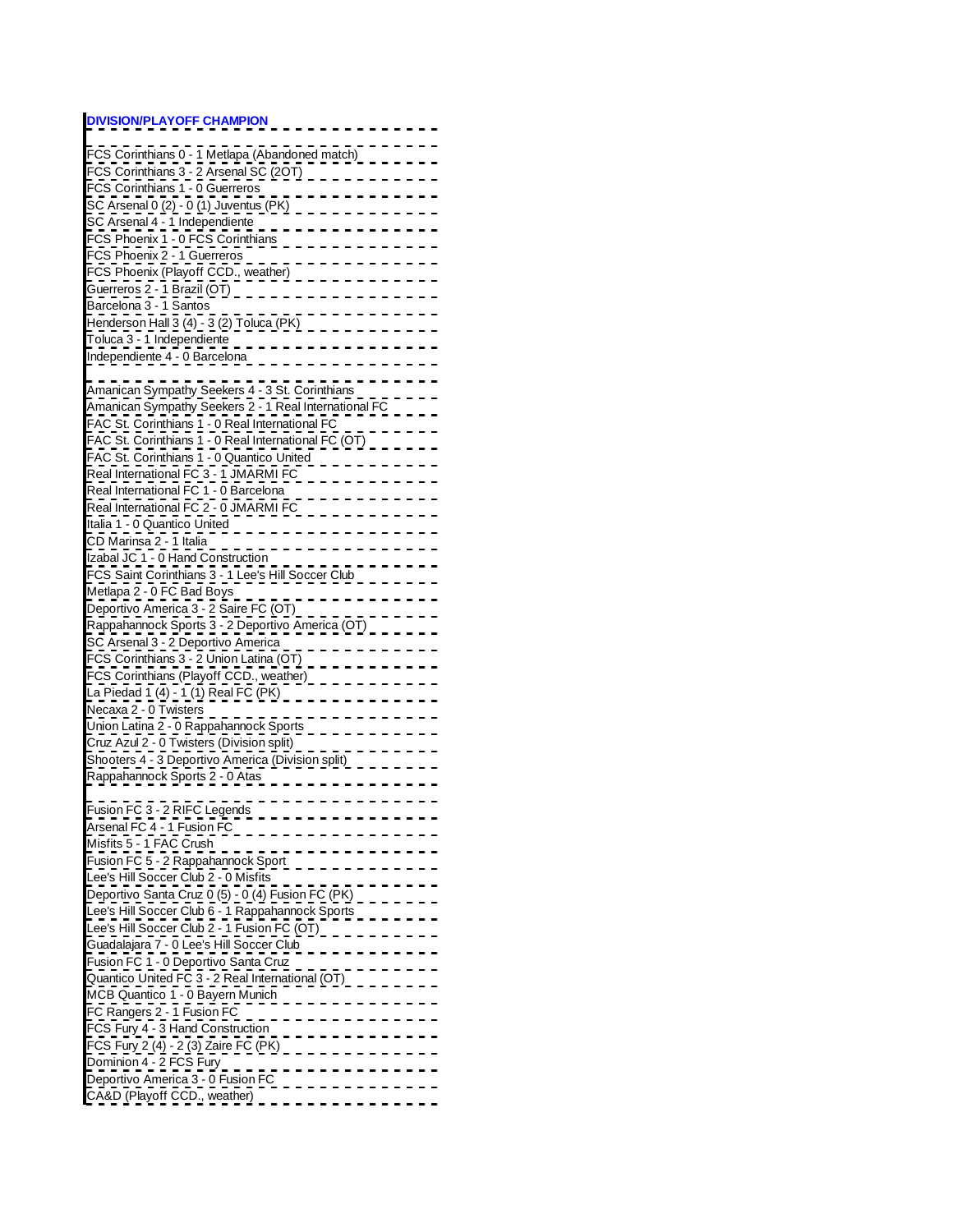| Deportivo America 1 - 0 Lee's Hill Soccer Club<br>Lee's Hill Soccer Club 5 - 4 Boca Senior                                       |
|----------------------------------------------------------------------------------------------------------------------------------|
| Deportivo America 2 (4) - 2 (2) Corinthians United (PK)                                                                          |
| Monarcas 3 - 0 FCS Fury<br>Stafford FC 2 - 0 White Rhinos                                                                        |
| Guadalajara 4 - 1 White Rhinos<br><u>Team Opel FC 5 - 1 Woodbridge Crew</u>                                                      |
| Deportivo Inter 4 - 1 Woodbridge Crew<br>FC Rangers 4 - 0 Juventud FC _ _ _ _                                                    |
| Fusion FC 1 - 0 FC Rangers (OT)<br>Juventud FC 5 - 3 Casa CSL<br>Midnight Express 9 - 0 Deportivo America Blue                   |
| Amanican Sympathy Seekers 2 (3) - 2 (1) St. Corinthians (PK)                                                                     |
| Real International FC 1 - 0 St. Corinthians                                                                                      |
| Real International FC 2 (4) - 2 (3) St. Corinthians<br>Championship Final: Real International FC 1 - 0 FAC Corinthians<br>United |
| Consolation Bracket Final: Lee's Hill Soccer Club 4 - 3 Fusion FC<br>(OT)                                                        |
|                                                                                                                                  |
|                                                                                                                                  |
| Union Latina 4 - 1 Deportivo Barcelona                                                                                           |
| Inter FC 1 - 0 Rappahannock Sports                                                                                               |
| Union Latina 4 - 2 Pumas                                                                                                         |
| Playas 6 - 3 Union Latina                                                                                                        |
| Pumas 1 - 0 Rovers                                                                                                               |
| Fusion FC COED 3 - 1 FAC Furia Roja<br>Fusion FC COED 4 - 3 FAC Furia Roja                                                       |
| FAC Fury (3-0-0 in Round-Robin Playoff)                                                                                          |
| Fusion FC COED (3-0-0 in Round-Robin Playoff)                                                                                    |
| Santos Mocos Voladores 5 - 3 FCS Legends<br>Stafford Revolution 5 - 3 FC Field House                                             |
|                                                                                                                                  |
|                                                                                                                                  |
|                                                                                                                                  |
|                                                                                                                                  |
| <b>RUNNER-UP</b>                                                                                                                 |
| Not Played<br>Italia (First) 1                                                                                                   |
| Italia (First) 0 (OT)<br>Lee's Hill Soccer Club (First) 1                                                                        |
| FCS Corinthians (Premier) 1 (1) (PK)                                                                                             |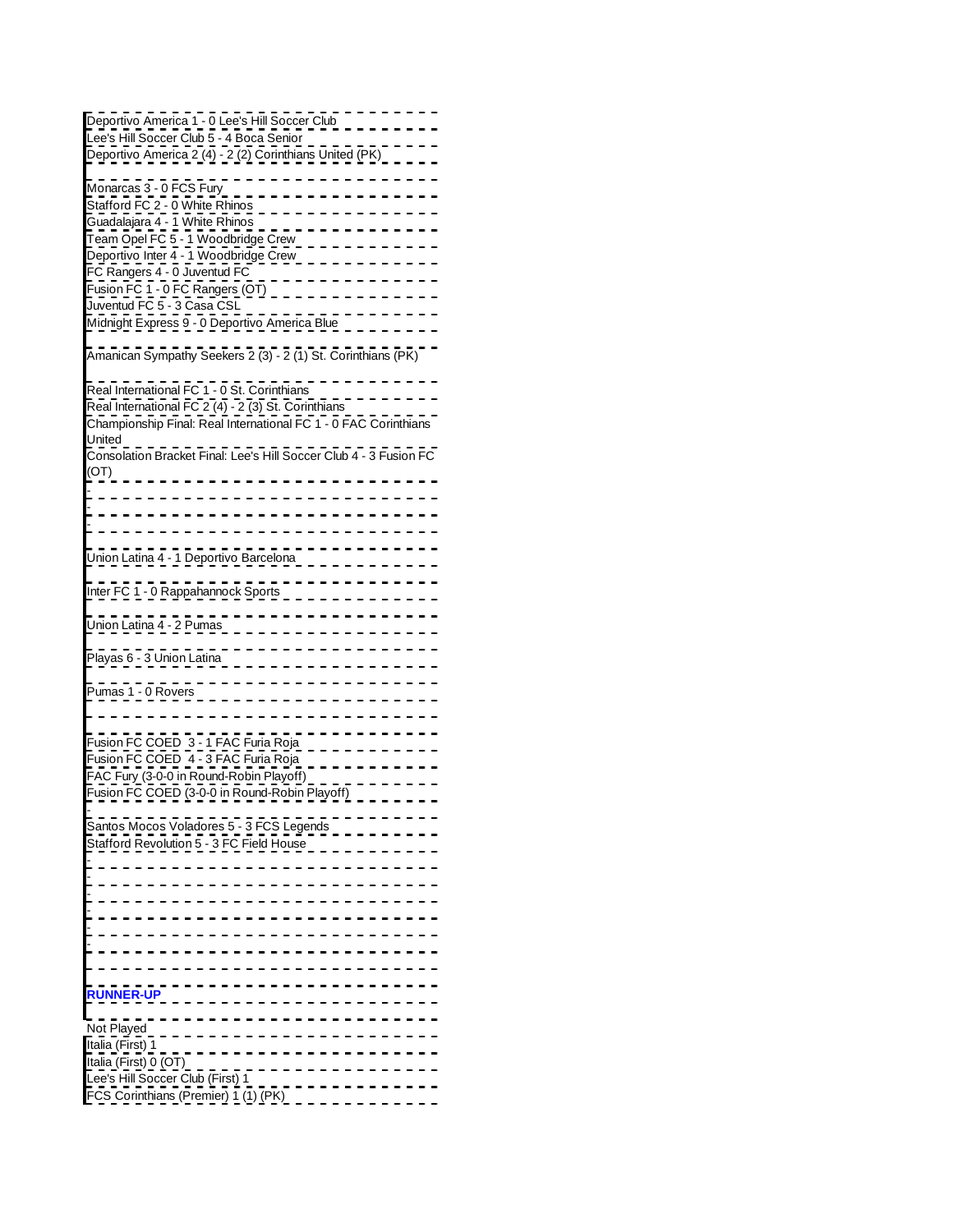| Izabal JC (First) 1            |  |  |  |  |  |  |  |  |  |  |  |
|--------------------------------|--|--|--|--|--|--|--|--|--|--|--|
| FCS Corinthians (First) 0      |  |  |  |  |  |  |  |  |  |  |  |
|                                |  |  |  |  |  |  |  |  |  |  |  |
|                                |  |  |  |  |  |  |  |  |  |  |  |
| Not Played                     |  |  |  |  |  |  |  |  |  |  |  |
| Rappahannock Sports (Second) 0 |  |  |  |  |  |  |  |  |  |  |  |
|                                |  |  |  |  |  |  |  |  |  |  |  |
| FCS Fury (Third) 1             |  |  |  |  |  |  |  |  |  |  |  |
| Quantico United FC (Second) 0  |  |  |  |  |  |  |  |  |  |  |  |
|                                |  |  |  |  |  |  |  |  |  |  |  |
| FCS Legends (Second) 0         |  |  |  |  |  |  |  |  |  |  |  |
| FC Rangers (Third) 2           |  |  |  |  |  |  |  |  |  |  |  |
|                                |  |  |  |  |  |  |  |  |  |  |  |
|                                |  |  |  |  |  |  |  |  |  |  |  |
|                                |  |  |  |  |  |  |  |  |  |  |  |
| <b>FAIR-PLAY AWARD</b>         |  |  |  |  |  |  |  |  |  |  |  |
|                                |  |  |  |  |  |  |  |  |  |  |  |
|                                |  |  |  |  |  |  |  |  |  |  |  |
|                                |  |  |  |  |  |  |  |  |  |  |  |
| Guerreros                      |  |  |  |  |  |  |  |  |  |  |  |
| <b>SC Arsenal</b>              |  |  |  |  |  |  |  |  |  |  |  |
| Deportivo Guatemala            |  |  |  |  |  |  |  |  |  |  |  |
|                                |  |  |  |  |  |  |  |  |  |  |  |
| Independiente                  |  |  |  |  |  |  |  |  |  |  |  |
|                                |  |  |  |  |  |  |  |  |  |  |  |
|                                |  |  |  |  |  |  |  |  |  |  |  |
| <b>FCS Corinthians</b>         |  |  |  |  |  |  |  |  |  |  |  |
| FCS Phoenix                    |  |  |  |  |  |  |  |  |  |  |  |
|                                |  |  |  |  |  |  |  |  |  |  |  |
|                                |  |  |  |  |  |  |  |  |  |  |  |
| FCS Phoenix                    |  |  |  |  |  |  |  |  |  |  |  |
|                                |  |  |  |  |  |  |  |  |  |  |  |
| Union Latina                   |  |  |  |  |  |  |  |  |  |  |  |
| FC Spotsylvania                |  |  |  |  |  |  |  |  |  |  |  |
|                                |  |  |  |  |  |  |  |  |  |  |  |
| Henderson Hall                 |  |  |  |  |  |  |  |  |  |  |  |
| Henderson Hall                 |  |  |  |  |  |  |  |  |  |  |  |
|                                |  |  |  |  |  |  |  |  |  |  |  |
| Rappahannock Sports            |  |  |  |  |  |  |  |  |  |  |  |
|                                |  |  |  |  |  |  |  |  |  |  |  |
|                                |  |  |  |  |  |  |  |  |  |  |  |
| Amanican Sympathy Seekers      |  |  |  |  |  |  |  |  |  |  |  |
| Rappahannock Sport             |  |  |  |  |  |  |  |  |  |  |  |
|                                |  |  |  |  |  |  |  |  |  |  |  |
|                                |  |  |  |  |  |  |  |  |  |  |  |
| Real International FC          |  |  |  |  |  |  |  |  |  |  |  |
|                                |  |  |  |  |  |  |  |  |  |  |  |
|                                |  |  |  |  |  |  |  |  |  |  |  |
| FAC St. Corinthians            |  |  |  |  |  |  |  |  |  |  |  |
|                                |  |  |  |  |  |  |  |  |  |  |  |
| Quantico United                |  |  |  |  |  |  |  |  |  |  |  |
| Quantico United                |  |  |  |  |  |  |  |  |  |  |  |
| Real International FC          |  |  |  |  |  |  |  |  |  |  |  |
|                                |  |  |  |  |  |  |  |  |  |  |  |
| Quantico United                |  |  |  |  |  |  |  |  |  |  |  |
| Quantico United                |  |  |  |  |  |  |  |  |  |  |  |
|                                |  |  |  |  |  |  |  |  |  |  |  |
| Rappahannock Sports            |  |  |  |  |  |  |  |  |  |  |  |
| Lee's Hill Soccer Club         |  |  |  |  |  |  |  |  |  |  |  |
|                                |  |  |  |  |  |  |  |  |  |  |  |
| Metlapa                        |  |  |  |  |  |  |  |  |  |  |  |
| Lee's Hill Soccer Club         |  |  |  |  |  |  |  |  |  |  |  |
|                                |  |  |  |  |  |  |  |  |  |  |  |
| Lee's Hill Soccer Club         |  |  |  |  |  |  |  |  |  |  |  |
| <b>FCS Corinthians</b>         |  |  |  |  |  |  |  |  |  |  |  |
| Union Latina                   |  |  |  |  |  |  |  |  |  |  |  |
|                                |  |  |  |  |  |  |  |  |  |  |  |
| Rappahannock Sports            |  |  |  |  |  |  |  |  |  |  |  |
| Rappahannock Sports            |  |  |  |  |  |  |  |  |  |  |  |
|                                |  |  |  |  |  |  |  |  |  |  |  |
| Rappahannock Sports            |  |  |  |  |  |  |  |  |  |  |  |
| Rappahannock Sports            |  |  |  |  |  |  |  |  |  |  |  |
|                                |  |  |  |  |  |  |  |  |  |  |  |
| <b>CSL United</b>              |  |  |  |  |  |  |  |  |  |  |  |
|                                |  |  |  |  |  |  |  |  |  |  |  |
|                                |  |  |  |  |  |  |  |  |  |  |  |
| <b>FAC Wanderers</b>           |  |  |  |  |  |  |  |  |  |  |  |
| Club STC                       |  |  |  |  |  |  |  |  |  |  |  |
|                                |  |  |  |  |  |  |  |  |  |  |  |
| <b>Old Dominion Rovers</b>     |  |  |  |  |  |  |  |  |  |  |  |
| Chupacabras                    |  |  |  |  |  |  |  |  |  |  |  |
|                                |  |  |  |  |  |  |  |  |  |  |  |
| Deportivo Santa Cruz           |  |  |  |  |  |  |  |  |  |  |  |
|                                |  |  |  |  |  |  |  |  |  |  |  |
|                                |  |  |  |  |  |  |  |  |  |  |  |
| Old Dominion Rovers            |  |  |  |  |  |  |  |  |  |  |  |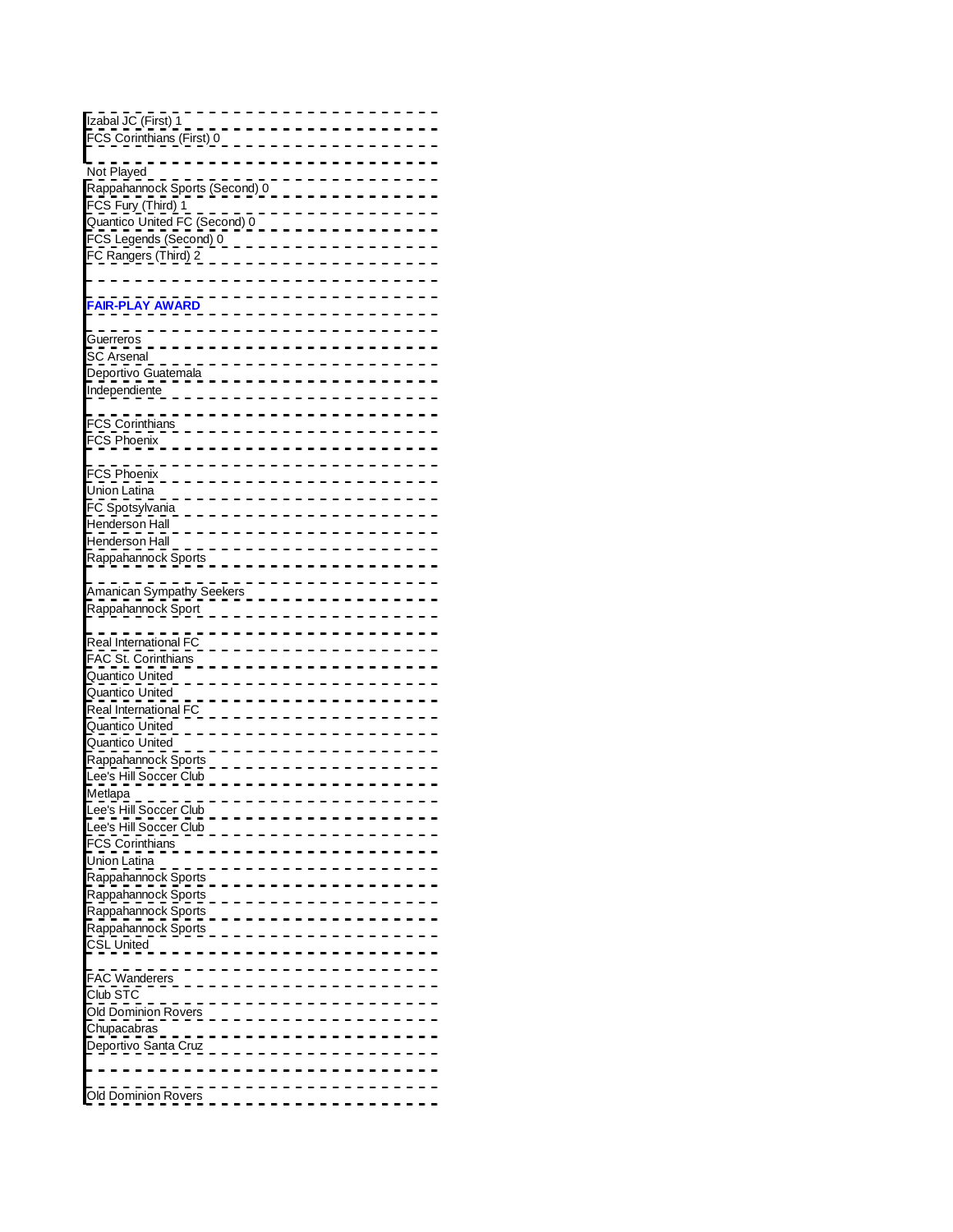| FCS Fury                                |  |  |                     |  |                           |  |  |  |  |  |  |  |  |  |
|-----------------------------------------|--|--|---------------------|--|---------------------------|--|--|--|--|--|--|--|--|--|
|                                         |  |  |                     |  |                           |  |  |  |  |  |  |  |  |  |
|                                         |  |  |                     |  |                           |  |  |  |  |  |  |  |  |  |
|                                         |  |  |                     |  |                           |  |  |  |  |  |  |  |  |  |
| Deportivo Santa Cruz                    |  |  |                     |  |                           |  |  |  |  |  |  |  |  |  |
| Fusion FC                               |  |  |                     |  |                           |  |  |  |  |  |  |  |  |  |
|                                         |  |  |                     |  |                           |  |  |  |  |  |  |  |  |  |
| Fusion FC                               |  |  |                     |  |                           |  |  |  |  |  |  |  |  |  |
| Hand Construction                       |  |  |                     |  |                           |  |  |  |  |  |  |  |  |  |
| <b>Hand Construction</b>                |  |  |                     |  |                           |  |  |  |  |  |  |  |  |  |
|                                         |  |  |                     |  |                           |  |  |  |  |  |  |  |  |  |
| Fusion FC                               |  |  |                     |  |                           |  |  |  |  |  |  |  |  |  |
| Zaire FC                                |  |  |                     |  |                           |  |  |  |  |  |  |  |  |  |
| Fusion FC                               |  |  |                     |  |                           |  |  |  |  |  |  |  |  |  |
|                                         |  |  |                     |  |                           |  |  |  |  |  |  |  |  |  |
|                                         |  |  |                     |  |                           |  |  |  |  |  |  |  |  |  |
| Boca Senior                             |  |  |                     |  |                           |  |  |  |  |  |  |  |  |  |
| Fusion FC                               |  |  |                     |  |                           |  |  |  |  |  |  |  |  |  |
|                                         |  |  |                     |  |                           |  |  |  |  |  |  |  |  |  |
| Boca Senior                             |  |  |                     |  |                           |  |  |  |  |  |  |  |  |  |
| Boca Senior                             |  |  |                     |  |                           |  |  |  |  |  |  |  |  |  |
| Deportivo America                       |  |  |                     |  |                           |  |  |  |  |  |  |  |  |  |
|                                         |  |  |                     |  |                           |  |  |  |  |  |  |  |  |  |
|                                         |  |  |                     |  |                           |  |  |  |  |  |  |  |  |  |
| Old Dominion Rovers                     |  |  |                     |  |                           |  |  |  |  |  |  |  |  |  |
| White Rhinos                            |  |  |                     |  |                           |  |  |  |  |  |  |  |  |  |
| Woodbridge Crew                         |  |  |                     |  |                           |  |  |  |  |  |  |  |  |  |
|                                         |  |  |                     |  |                           |  |  |  |  |  |  |  |  |  |
| Deportivo America (formerly Blue)       |  |  |                     |  |                           |  |  |  |  |  |  |  |  |  |
| Deportivo Inter                         |  |  |                     |  |                           |  |  |  |  |  |  |  |  |  |
| Deportivo America Blue                  |  |  |                     |  |                           |  |  |  |  |  |  |  |  |  |
|                                         |  |  |                     |  |                           |  |  |  |  |  |  |  |  |  |
| Fusion FC                               |  |  |                     |  |                           |  |  |  |  |  |  |  |  |  |
| Old Dominion Rovers                     |  |  |                     |  |                           |  |  |  |  |  |  |  |  |  |
| FC Juventud                             |  |  |                     |  |                           |  |  |  |  |  |  |  |  |  |
|                                         |  |  |                     |  |                           |  |  |  |  |  |  |  |  |  |
|                                         |  |  |                     |  |                           |  |  |  |  |  |  |  |  |  |
| Amanican Sympathy Seekers               |  |  |                     |  |                           |  |  |  |  |  |  |  |  |  |
|                                         |  |  |                     |  |                           |  |  |  |  |  |  |  |  |  |
|                                         |  |  |                     |  |                           |  |  |  |  |  |  |  |  |  |
|                                         |  |  |                     |  | Amanican Sympathy Seekers |  |  |  |  |  |  |  |  |  |
| Old Dominion Rovers & Manchester United |  |  |                     |  |                           |  |  |  |  |  |  |  |  |  |
| FAC St. Corinthians & Misfits           |  |  |                     |  |                           |  |  |  |  |  |  |  |  |  |
|                                         |  |  |                     |  |                           |  |  |  |  |  |  |  |  |  |
| FAC Crush                               |  |  |                     |  |                           |  |  |  |  |  |  |  |  |  |
| Rappahannock Sports                     |  |  |                     |  |                           |  |  |  |  |  |  |  |  |  |
|                                         |  |  |                     |  |                           |  |  |  |  |  |  |  |  |  |
|                                         |  |  |                     |  |                           |  |  |  |  |  |  |  |  |  |
| Boca Senior                             |  |  |                     |  |                           |  |  |  |  |  |  |  |  |  |
| Boca Senior                             |  |  |                     |  |                           |  |  |  |  |  |  |  |  |  |
| Barcelona                               |  |  |                     |  |                           |  |  |  |  |  |  |  |  |  |
| Not given                               |  |  |                     |  |                           |  |  |  |  |  |  |  |  |  |
|                                         |  |  |                     |  |                           |  |  |  |  |  |  |  |  |  |
| Not given                               |  |  |                     |  |                           |  |  |  |  |  |  |  |  |  |
|                                         |  |  |                     |  |                           |  |  |  |  |  |  |  |  |  |
|                                         |  |  |                     |  |                           |  |  |  |  |  |  |  |  |  |
|                                         |  |  |                     |  |                           |  |  |  |  |  |  |  |  |  |
|                                         |  |  |                     |  |                           |  |  |  |  |  |  |  |  |  |
|                                         |  |  |                     |  |                           |  |  |  |  |  |  |  |  |  |
|                                         |  |  |                     |  |                           |  |  |  |  |  |  |  |  |  |
|                                         |  |  |                     |  |                           |  |  |  |  |  |  |  |  |  |
|                                         |  |  |                     |  |                           |  |  |  |  |  |  |  |  |  |
|                                         |  |  |                     |  |                           |  |  |  |  |  |  |  |  |  |
|                                         |  |  |                     |  |                           |  |  |  |  |  |  |  |  |  |
|                                         |  |  |                     |  |                           |  |  |  |  |  |  |  |  |  |
|                                         |  |  |                     |  |                           |  |  |  |  |  |  |  |  |  |
|                                         |  |  |                     |  |                           |  |  |  |  |  |  |  |  |  |
|                                         |  |  |                     |  |                           |  |  |  |  |  |  |  |  |  |
|                                         |  |  |                     |  |                           |  |  |  |  |  |  |  |  |  |
|                                         |  |  |                     |  |                           |  |  |  |  |  |  |  |  |  |
|                                         |  |  |                     |  |                           |  |  |  |  |  |  |  |  |  |
|                                         |  |  |                     |  |                           |  |  |  |  |  |  |  |  |  |
|                                         |  |  |                     |  |                           |  |  |  |  |  |  |  |  |  |
|                                         |  |  |                     |  |                           |  |  |  |  |  |  |  |  |  |
|                                         |  |  |                     |  |                           |  |  |  |  |  |  |  |  |  |
|                                         |  |  |                     |  |                           |  |  |  |  |  |  |  |  |  |
| 100th                                   |  |  | <b>ALL-TIME WIN</b> |  |                           |  |  |  |  |  |  |  |  |  |
|                                         |  |  |                     |  |                           |  |  |  |  |  |  |  |  |  |